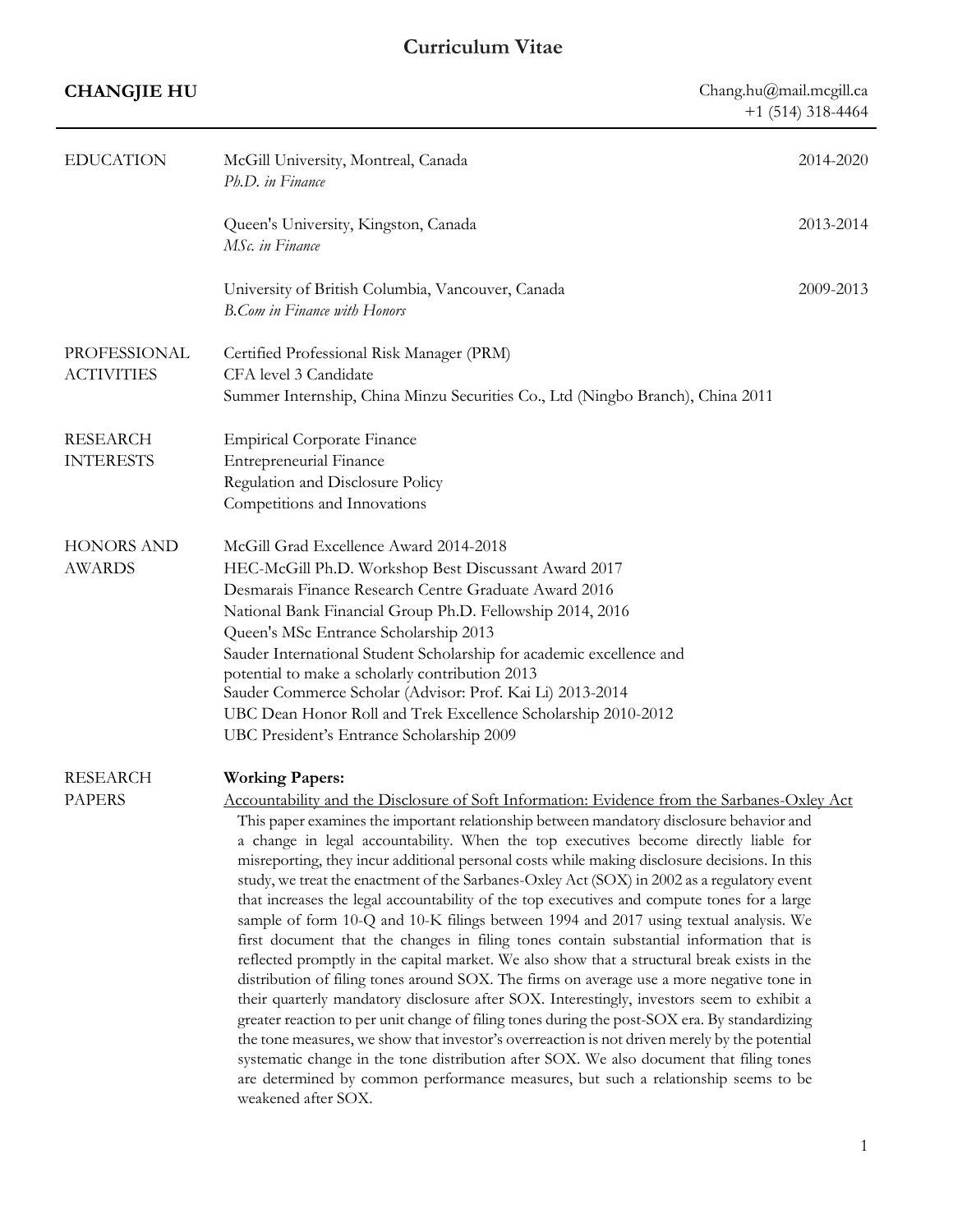#### Does the Exit of Venture Capitalists Affect Innovation? Evidence from IPOs

Prior research has mostly established a positive relationship between Venture Capitalists (VCs) and innovation. Using a difference-in-differences framework, this paper extends further to examine the impact of VC's exit on innovation by comparing VC backed IPO firms with the non-VC backed. We first document that VC-backed firms experience a greater drop in Research and Development (R&D) investment after VCs achieved IPO exits. This negative effect from VC's exit is also confirmed by matching similar non-VC backed IPO firms using the propensity scores. We also find that VC backed firms experience a greater drop in the quality and output of innovation in a longer horizon potentially due to the larger drop in R&D investment after IPO. Our empirical evidence reveals that VC's motivation to push for innovation may be substantially reduced after IPO exit. Under a triple difference-in-differences framework, we present evidence that the Pre-IPO VC involvement will have a significant effect on post-IPO innovation. While VC involvement is positively correlated with innovation, it also seems to heighten the negative effect on postexit R&D investment. The presence of institutional monitoring, on the other hand, may limit such myopic behavior after IPO.

#### Is Import Competition Good for Domestic Innovation?

This paper revisits the long-debated relation between market competition and firm innovation. While traditionally competition is measured at the industry level with historical data, our study utilizes two new text-based measures of competitive threats developed by Hoberg et al. (2014) and Li et al. (2013) which are both firm-specific and forward-looking. We address the potential endogeneity concerns using instrumental variables along with the propensity score matching of firms that experience an exogenous shock from import competition with those that do not. Our results show that an increase in competition unambiguously promotes firm innovation. A better industry prospect will also encourage more innovation, but such effect is less prominent in the presence of greater competition arguably due to lower expected profits. We also document that the positive effect on innovation from heightened competition is more pronounced for firms with higher financial constraints and better patent accumulation. Interestingly, we observe some evidence that competition may reduce firms' innovation efficiency.

#### **Work in Progress:**

#### Pre-IPO Risk Disclosure: Evidence from Form S-1 filings *(with Ming Liu, McGill)*

We have calculated a wide range of risk measures (i.e. Li (2006) and Campbell et al. (2014) and Hope et al.  $(2016)$ ) from the S-1 filings (including S-1/As) of the US IPOs and We currently observe a negative correlation between VC backing and pre-IPO risk disclosure. We also observe a substitution (i.e. negative) effect between IPO underpricing and risk disclosure in deterring litigation as proposed in Hanley and Hoberg (2012). We do not observe any significant impact of the pre-IPO risk disclosure on various stock crash risk measures after IPO, potentially because of the mandatory disclosure requirements (e.g. 10- Qs or 10-Ks) after becoming public.

#### CDS initiation and Agency Problems *(with Weiyu Jiang, McGill)*

This paper examines how the initiation of credit default swaps (CDS) trading affects the product market competition faced by the referenced firms. The trading of CDS provides an avenue for creditors to hedge default risks, therefore, weakening the incentives to monitor the borrowers. Our paper predicts that the trading of CDS increases individual level product market competition because a reduced creditor monitoring effect can lead to growing shareholders' demand for information disclosure, revealing strategic information that may undermine the product market competency of the firm if disclosed. While prior literature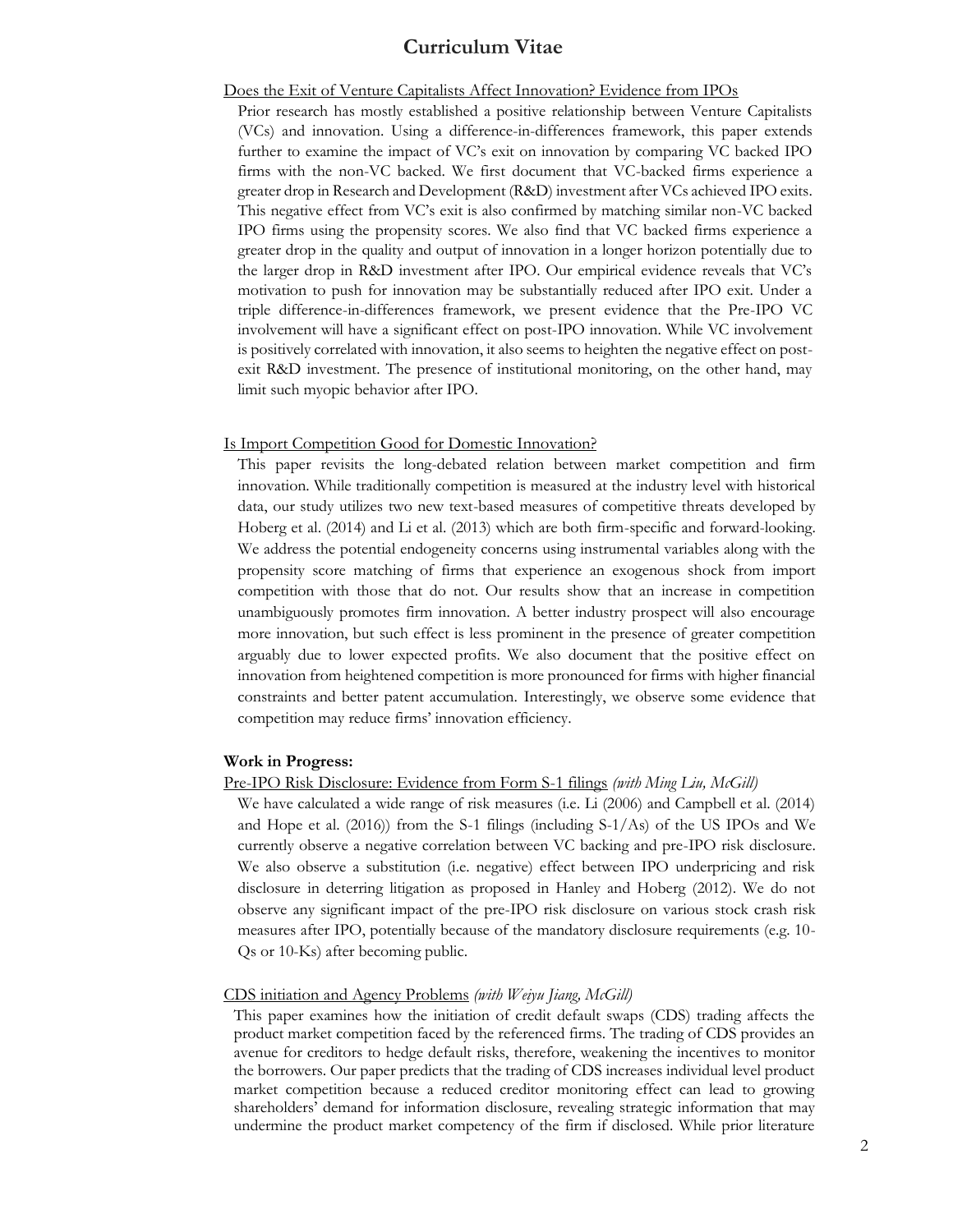shows that CDS trading firms increase both the likelihood and frequency of earnings forecasts as a direct response to shareholders' demand, we find that firms made their mandatory disclosure (i.e. form 10-K) less readable as a potential way to increase information asymmetry to escape competition. We also find that the presence of high institutional investors seems to reduce competition faced by CDS trading firms.

Public Disclosure of Payroll and Work Performance (*with Adolfo De Motta and Matthieu Bouvard*)

In this project, we manually collected the publication data for Economics, Finance, and Accounting professors at The University of Texas at Austin. We also made an open record request from UT's payroll department for employees and payroll information of the professors under the Texas Public Information Act. While the information law is long in place, the request for such information is tedious until the convenience of freely browsing UT employees' payroll was provided by The Texas Tribune website after Nov 2009. We treat this as an exogenous shock in payroll information disclosure. After accounting for employee characteristics, year, department and individual fixed effects, our preliminary results suggest that the explanatory power of having top journal publications in salary increase has weakened after 2009.

# TEACHING **Faculty Lecturer:**

EXPERIENCE Financial Derivatives (FINE 448), McGill University, Summer 2017 Teaching Evaluations: Overall 4.8 out of 5 Received the Excellence in Teaching Award

## **Teaching Assistant:**

Corporate Finance Theory (McGill) Financial Derivatives (McGill) Introduction to Finance (McGill) Managerial Economics (McGill) Integrated Management Essential I (McGill) Introduction to Finance (Queen's) Introduction to Management Accounting (Queen's) Managerial Economics (UBC) Applied Financial Markets (UBC) Business Statistics (UBC)

| <b>CONFERENCE</b><br><b>PRESENTATION</b><br><b>AND ACCEPTED</b><br><b>PAPERS</b> | International Conference on Financial Development and Stability in Dynamic Global Economy,<br>Ningbo, China 2019 (Presenter)<br>9th Annual International Conference on Accounting and Finance, Singapore 2019 (Accepted<br>Paper)<br>HEC-McGill Ph.D. Workshop, Montreal, Canada 2017 (Presenter and Discussant)<br>The Sixth Risk Management Conference, Mont Tremblant, Canada 2016<br>Seventh Biennial McGill Global Asset Management Conference, Montreal, Canada 2015 |
|----------------------------------------------------------------------------------|----------------------------------------------------------------------------------------------------------------------------------------------------------------------------------------------------------------------------------------------------------------------------------------------------------------------------------------------------------------------------------------------------------------------------------------------------------------------------|
| <b>REFERENCES</b>                                                                | Adolfo De Motta, Associate Professor of Finance<br>Desautels Faculty of Management, McGill University<br>adolfo.demotta@mcgill.ca                                                                                                                                                                                                                                                                                                                                          |
|                                                                                  | Matthieu Bouvard, Professor in Finance<br>Toulouse School of Economics<br>matthieu.bouvard@tse-fr.eu                                                                                                                                                                                                                                                                                                                                                                       |